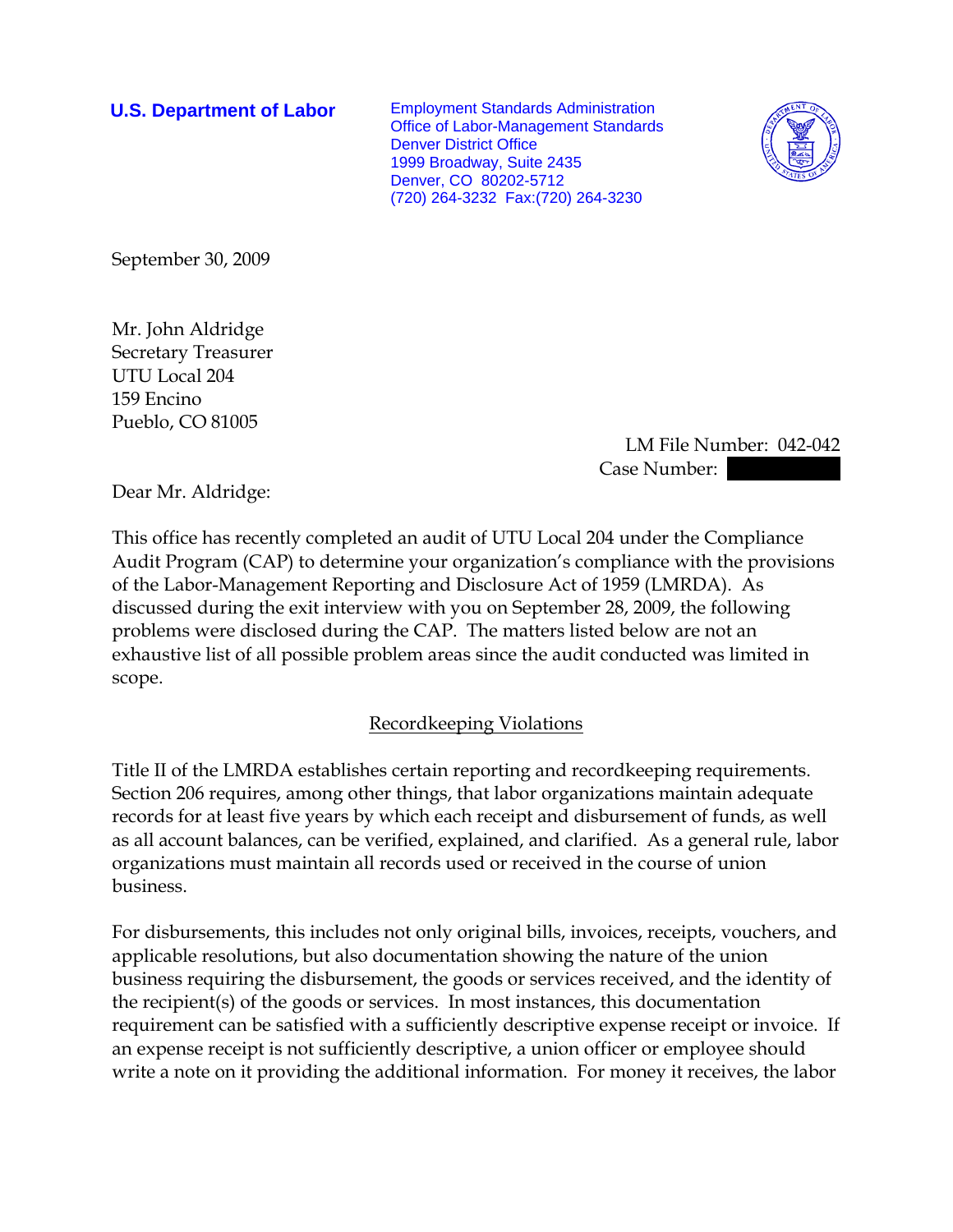organization must keep at least one record showing the date, amount, purpose, and source of that money. The labor organization must also retain bank records for all accounts.

The audit of Local 204 records revealed the following recordkeeping violation:

# 1. Failure to Maintain Records

Local 204 did not retain copies of cancelled checks and deposit items from its July 2008 bank statement. Six employer checkoff statements were missing from the union's records. Voided checks were shredded instead of maintained in the records.

## 2. Meal Expenses

Local 204 records of meal expenses did not always include written explanations of union business conducted or the names and titles of the persons incurring the restaurant charges. For example, the meal receipts for seven meetings at the Gold Dust Restaurant did not contain notations of the purpose of the meals, union business conducted and the names of the persons incurring the restaurant charges. Union records of meal expenses must include written explanations of the union business conducted and the full names and titles of all persons who incurred the restaurant charges. Also, the records retained must identify the names of the restaurants where the officers or employees incurred meal expenses.

As previously noted above, labor organizations must maintain all union records used or received in the course of union business. The president and treasurer (or corresponding principal officers) of your union, who are required to sign your union's LM report, are responsible for properly maintaining union records.

Based on your assurance that Local 204 will retain adequate documentation in the future, OLMS will take no further enforcement action at this time regarding the above violations.

## Reporting Violations

The audit disclosed violations of LMRDA Section 201(b), which requires labor organizations to file annual financial reports accurately disclosing their financial condition and operations. The Labor Organization Annual Report Form LM-3 filed by Local 204 for fiscal year ending December 31, 2007, was deficient in the following areas: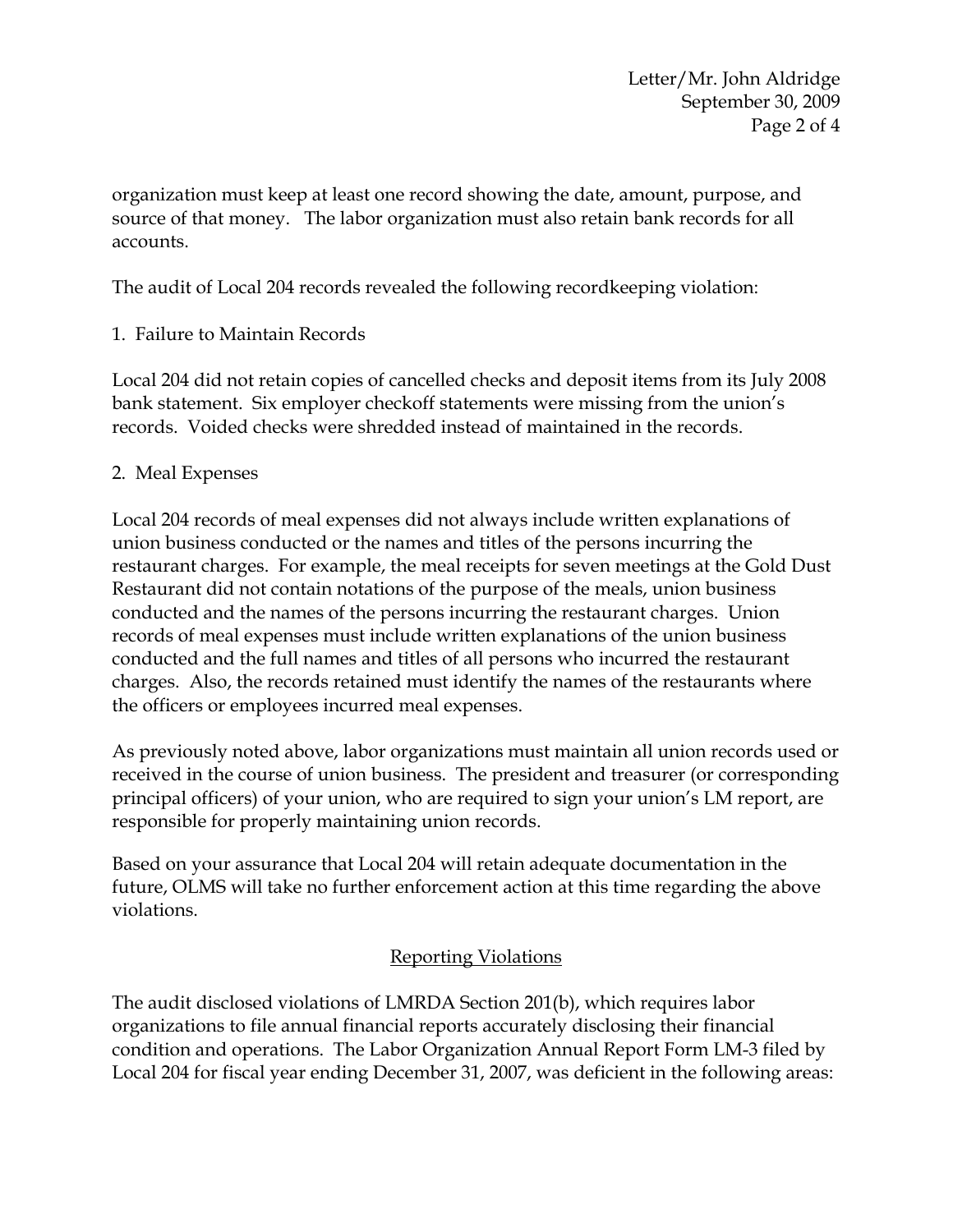Letter/Mr. John Aldridge September 30, 2009 Page 3 of 4

#### 1. Cash Reconciliation

It appears that the cash figures reported in Item 25 are not the cash figures according to the union's books after reconciliation to the bank statements. The instructions for Item 25 state that the union should obtain account balances from its books as reconciled to the balances shown on bank statements.

#### 2. Professional Fees

Local 204 listed its per capita payments to the UTU International under Item 49, Professional Fees, instead of in Item 47, Per Capita Tax.

I am not requiring that Local 204 file an amended LM report for 2007 to correct the deficient items, but Local 204 has agreed to properly report the deficient items on all future reports it files with OLMS.

#### Other Issues

Signing Blank Checks

During the audit, you advised that President Dennis Millard signs blank checks. The two signature requirement is an effective internal control of union funds. Its purpose is to attest to the authenticity of a completed document already signed. However, signing a blank check in advance does not attest to the authenticity of a completed check, and negates the purpose of the two signature requirement. OLMS recommends that Local 204 review these procedures to improve internal control of union funds.

I want to extend my personal appreciation to UTU Local 204 for the cooperation and courtesy extended during this compliance audit. I strongly recommend that you make sure this letter and the compliance assistance materials provided to you are passed on to future officers. If we can provide any additional assistance, please do not hesitate to call.

Sincerely,

||||||| ||||| Supervisory Investigator